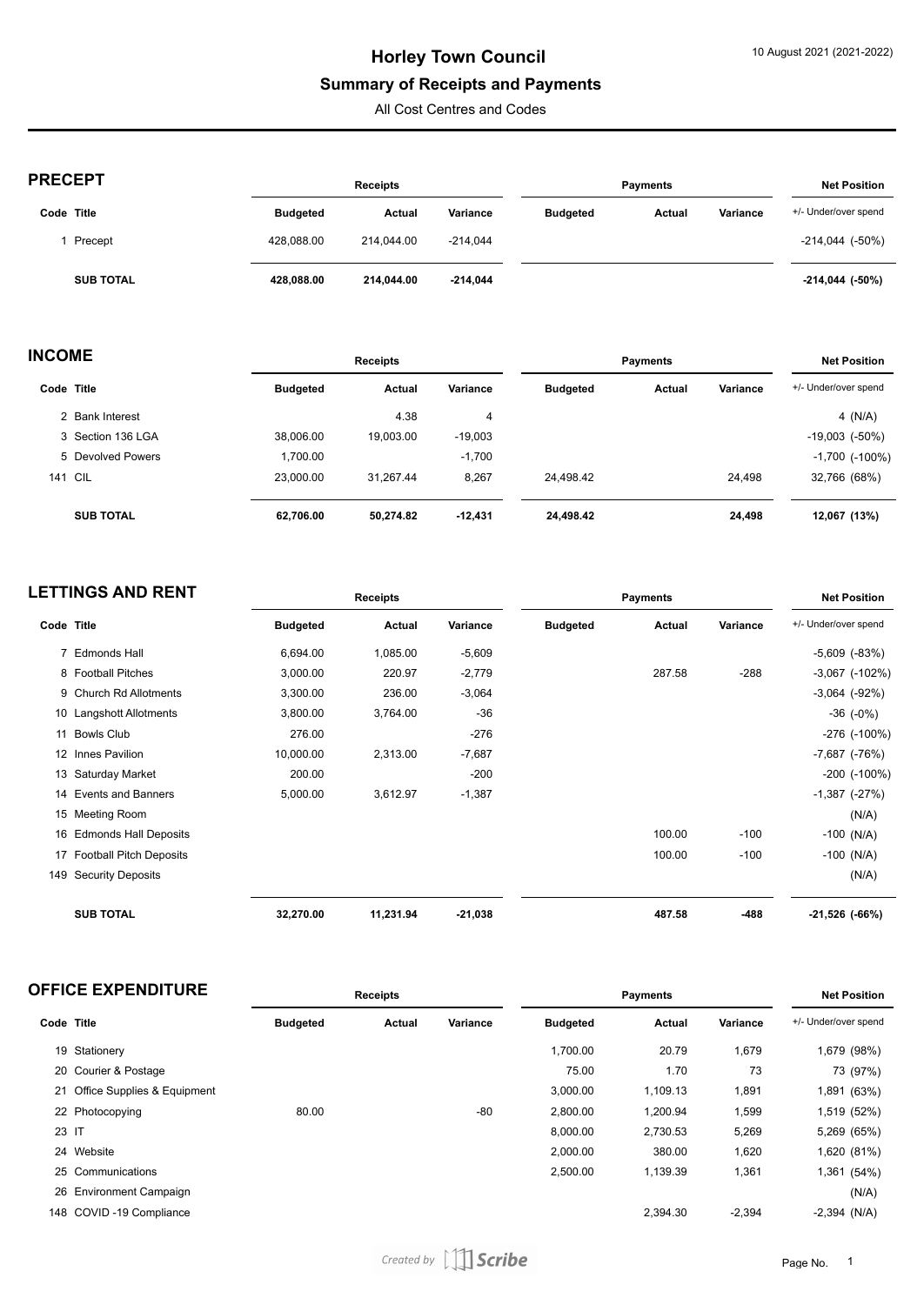#### **Summary of Receipts and Payments**

All Cost Centres and Codes

| <b>SUB TOTAL</b> | 80.00 | -80 | 20.075.00 | .976.78 | 11,098 | (54%) |
|------------------|-------|-----|-----------|---------|--------|-------|
|                  |       |     |           |         |        |       |

#### **SALARIES AND PENSIONS Receipts Payments Net Position**

|            |                                   | novemen         |        |          | nuu vanvu       |           |          |                      |
|------------|-----------------------------------|-----------------|--------|----------|-----------------|-----------|----------|----------------------|
| Code Title |                                   | <b>Budgeted</b> | Actual | Variance | <b>Budgeted</b> | Actual    | Variance | +/- Under/over spend |
|            | 30 Net Salaries                   |                 |        |          | 116.000.00      | 35,593.78 | 80,406   | 80,406 (69%)         |
|            | 31 PAYE                           |                 |        |          | 18,000.00       | 4,086.20  | 13,914   | 13,914 (77%)         |
|            | 32 NI Employee                    |                 |        |          | 10,000.00       | 2,148.12  | 7,852    | 7,852 (78%)          |
|            | 33 NI Employer                    |                 |        |          | 14,800.00       | 3,436.20  | 11,364   | 11,364 (76%)         |
|            | 34 SCC Pension Employee           |                 |        |          | 18,200.00       | 4,559.04  | 13,641   | 13,641 (74%)         |
|            | 35 SCC Pension Employer           |                 |        |          | 28.000.00       | 6.616.17  | 21,384   | 21,384 (76%)         |
|            | 151 Long Service Award            |                 |        |          |                 | 1,250.00  | $-1,250$ | $-1,250$ (N/A)       |
|            | 156 Student/Postgraduate Loan Ded |                 |        |          |                 | 74.00     | -74      | $-74$ (N/A)          |
|            |                                   |                 |        |          |                 |           |          |                      |
|            | <b>SUB TOTAL</b>                  |                 |        |          | 205,000.00      | 57,763.51 | 147,236  | 147,236 (71%)        |

| <b>OFFICE MAINTENANCE &amp; REF</b> | <b>Receipts</b> | Pavments | <b>Net Position</b> |
|-------------------------------------|-----------------|----------|---------------------|
|                                     |                 |          |                     |

| Code Title |                                | <b>Budgeted</b> | Actual | Variance | <b>Budgeted</b> | Actual   | Variance | +/- Under/over spend |
|------------|--------------------------------|-----------------|--------|----------|-----------------|----------|----------|----------------------|
|            | 38 Maintenance & Repairs       |                 |        |          | 3.550.00        | 1,113.00 | 2,437    | 2,437 (68%)          |
|            | 39 Cleaning of hall and office |                 |        |          | 15,000.00       | 4.424.04 | 10,576   | 10,576 (70%)         |
| 40         | Utilities                      |                 |        |          | 4.400.00        | 1,330.28 | 3,070    | 3,070 (69%)          |
| 41         | Rates                          |                 |        |          | 2,000.00        | 415.58   | 1,584    | 1,584 (79%)          |
|            | 42 Maintenance Contracts       |                 |        |          | 1,500.00        | 168.89   | 1,331    | 1,331 (88%)          |
|            | 43 Window Cleaning             |                 |        |          | 750.00          | 110.00   | 640      | 640 (85%)            |
|            | 45 Compliance and Regulatory   |                 |        |          | 5,000.00        | 1,050.09 | 3,950    | 3,950 (79%)          |
|            | <b>SUB TOTAL</b>               |                 |        |          | 32,200.00       | 8,611.88 | 23,588   | 23,588 (73%)         |

| <b>GENERAL</b> |                                | Receipts        |        |          | <b>Payments</b> |          |          | <b>Net Position</b>  |  |
|----------------|--------------------------------|-----------------|--------|----------|-----------------|----------|----------|----------------------|--|
| Code Title     |                                | <b>Budgeted</b> | Actual | Variance | <b>Budgeted</b> | Actual   | Variance | +/- Under/over spend |  |
|                | 50 PWLB Loan Repayment - Cound |                 |        |          | 19,545.00       | 9,772.46 | 9,773    | 9,773 (50%)          |  |
|                | 51 Bank charges                |                 |        |          | 1,000.00        | 166.64   | 833      | 833 (83%)            |  |
|                | 52 Insurance                   |                 |        |          | 8,755.00        | 7,308.61 | 1,446    | 1,446 (16%)          |  |
|                | 53 Legal and professional fees |                 |        |          | 13,225.00       | 1,353.60 | 11,871   | 11,871 (89%)         |  |
|                | 54 Audit fees                  |                 |        |          | 2,678.00        |          | 2,678    | 2,678 (100%)         |  |
|                | 55 Subscriptions & Licences    |                 |        |          | 7,519.00        | 6,793.90 | 725      | 725 (9%)             |  |
|                | 60 Election Expenses           |                 |        |          | 2,500.00        |          | 2,500    | 2,500 (100%)         |  |
|                | 62 Chairman's Allowance        |                 |        |          | 400.00          |          | 400      | 400 (100%)           |  |
|                | 63 Cllr Expenses               |                 |        |          | 103.00          | 36.00    | 67       | 67 (65%)             |  |
|                | 64 Cllr Training               |                 |        |          | 800.00          | 290.00   | 510      | 510 (63%)            |  |
|                | 65 Staff Expenses              |                 |        |          | 100.00          |          | 100      | 100 (100%)           |  |
|                | 66 Staff Training              |                 |        |          | 1,500.00        | 70.00    | 1,430    | 1,430 (95%)          |  |
|                | 142 GDPR                       |                 |        |          |                 |          |          | (N/A)                |  |
|                | 146 VAT Payment                |                 |        |          |                 | 1,358.91 | $-1,359$ | $-1,359$ (N/A)       |  |
|                |                                |                 |        |          |                 |          |          |                      |  |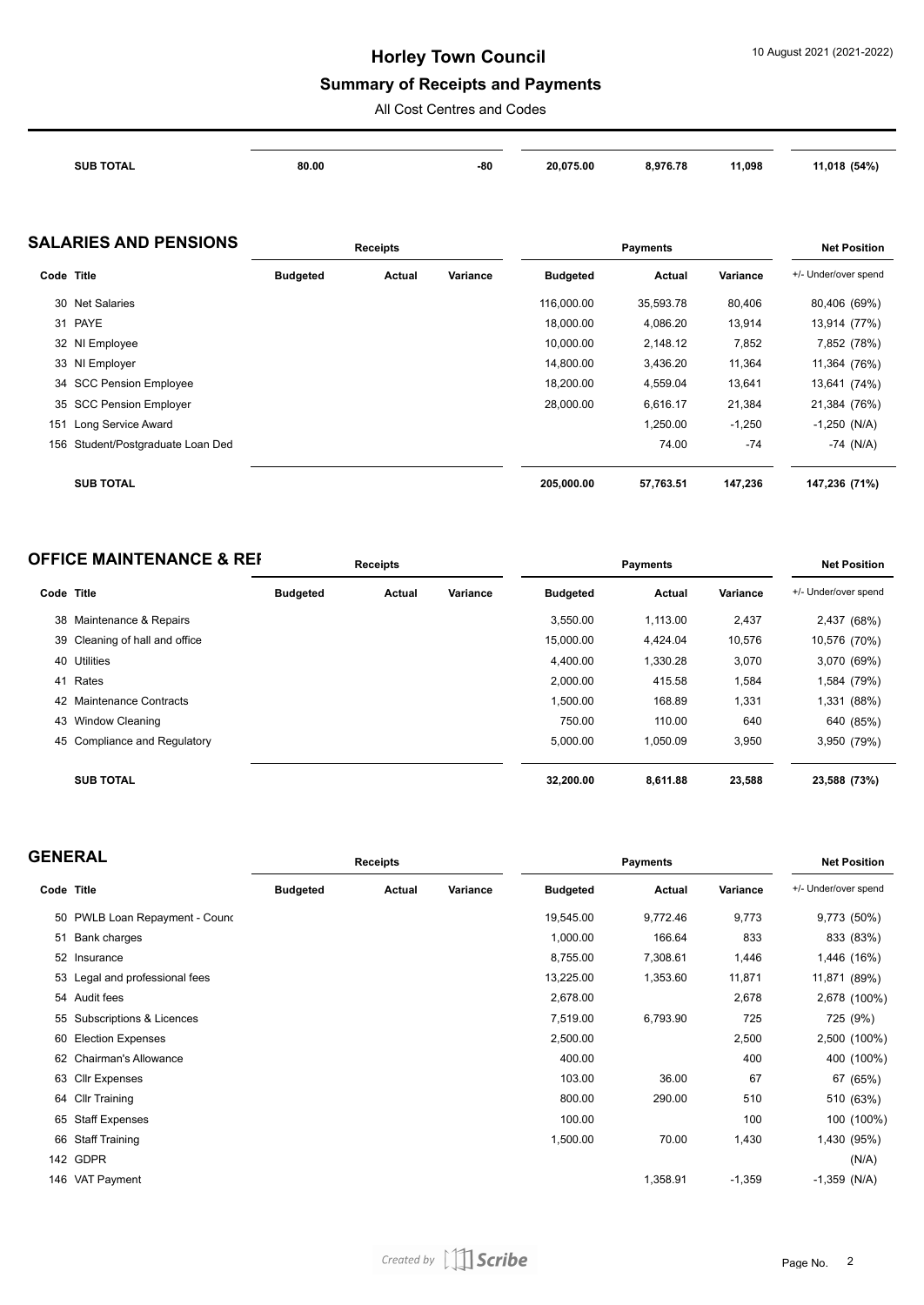## **Summary of Receipts and Payments**

All Cost Centres and Codes

| <b>SUB TOTAL</b> | 58.125.00 | 27,150.12<br>$\sim$ $\sim$ $\sim$<br>$\overline{\phantom{a}}$ | 30,975<br>$\sim$ | 30.975<br>1520/<br>15370. |
|------------------|-----------|---------------------------------------------------------------|------------------|---------------------------|

| <b>GROUNDS MAINTENANCE</b> | <b>Receipts</b> | Pavments | <b>Net Position</b> |
|----------------------------|-----------------|----------|---------------------|
|                            |                 |          |                     |

| Code Title |                                    | <b>Budgeted</b> | Actual | Variance | <b>Budgeted</b> | <b>Actual</b> | Variance | +/- Under/over spend |
|------------|------------------------------------|-----------------|--------|----------|-----------------|---------------|----------|----------------------|
|            | 70 Contractors' Maint (HTC)        |                 |        |          | 52,000.00       | 7.952.80      | 44,047   | 44,047 (84%)         |
|            | 71 Contractors' Maint (Devolved Po |                 |        |          | 1,700.00        |               | 1,700    | 1,700 (100%)         |
|            | 72 Playground Inspections          |                 |        |          | 8.549.00        | 1,398.00      | 7,151    | 7,151 (83%)          |
|            | 73 Playground Repairs              |                 |        |          | 7,210.00        | 530.00        | 6,680    | 6,680 (92%)          |
|            | 74 Parks Furniture                 |                 |        |          | 5,150.00        |               | 5,150    | 5,150 (100%)         |
|            | 75 Signage                         |                 |        |          | 1.648.00        |               | 1,648    | 1,648 (100%)         |
|            | 76 Pest Control                    |                 |        |          | 570.00          |               | 570      | 570 (100%)           |
|            | 77 Tree Surgery                    |                 |        |          | 8,240.00        | 950.00        | 7,290    | 7,290 (88%)          |
|            | <b>SUB TOTAL</b>                   |                 |        |          | 85,067.00       | 10,830.80     | 74,236   | 74,236 (87%)         |

| <b>HORLEY RECREATION GROU</b> | <b>Receipts</b> | Pavments | <b>Net Position</b> |
|-------------------------------|-----------------|----------|---------------------|
|                               |                 |          |                     |

| Code Title |                                   | <b>Budgeted</b> | Actual | Variance | <b>Budgeted</b> | <b>Actual</b> | Variance | +/- Under/over spend |
|------------|-----------------------------------|-----------------|--------|----------|-----------------|---------------|----------|----------------------|
|            | 79 Memorial Gardens               |                 |        |          | 3.605.00        | 1.540.00      | 2,065    | 2,065 (57%)          |
|            | 80 Ornamental Gardens             |                 |        |          | 1,545.00        |               | 1,545    | 1,545 (100%)         |
|            | 123 Grounds                       |                 |        |          | 2,060.00        | 242.00        | 1,818    | 1,818 (88%)          |
|            | 143 Cafe/Pavilion PWLB Loan Repay |                 |        |          | 27,556.00       |               | 27,556   | 27,556 (100%)        |
|            | 145 Pavilion Cafe Project Fund    |                 |        |          | 27,000.00       | 729.00        | 26,271   | 26,271 (97%)         |
|            | 153 Pavilion Cafe Utilities       |                 | 708.07 | 708      |                 | 2,540.03      | $-2,540$ | $-1,832$ (N/A)       |
|            | 154 Pavilion Cafe Maintenance     |                 |        |          | 2,000.00        | 60.00         | 1,940    | 1,940 (97%)          |
|            | 155 Pavilion Cafe Rent            | 6.000.00        |        | $-6,000$ |                 |               |          | $-6,000$ $(-100\%)$  |
|            |                                   |                 |        |          |                 |               |          |                      |
|            | <b>SUB TOTAL</b>                  | 6,000.00        | 708.07 | $-5,292$ | 63,766.00       | 5,111.03      | 58,655   | 53,363 (76%)         |

|            | <b>COURT LODGE/INNES PAVILI(</b> |                 | <b>Receipts</b> |          |                 | <b>Payments</b> |          | <b>Net Position</b>  |
|------------|----------------------------------|-----------------|-----------------|----------|-----------------|-----------------|----------|----------------------|
| Code Title |                                  | <b>Budgeted</b> | Actual          | Variance | <b>Budgeted</b> | Actual          | Variance | +/- Under/over spend |
|            | 86 Pitches/Playgrounds           |                 |                 |          | 1.030.00        | 132.00          | 898      | 898 (87%)            |
| 87         | Buildings - Refurbishment/Repai  |                 |                 |          | 5,150.00        |                 | 5,150    | 5,150 (100%)         |
| 88         | Utilities                        |                 | 209.52          | 210      | 2,600.00        | 864.09          | 1,736    | 1,945 (74%)          |
| 89         | Lease of land                    |                 |                 |          | 1.00            |                 |          | $1(100\%)$           |
|            | 124 Football Pavillion Cleaning  |                 |                 |          | 2.300.00        | 419.85          | 1,880    | 1,880 (81%)          |
| 131        | Maintenance Contracts            |                 |                 |          | 1,000.00        | 309.84          | 690      | 690 (69%)            |
|            | 132 Innes Communications         |                 |                 |          |                 |                 |          | (N/A)                |
|            | <b>SUB TOTAL</b>                 |                 | 209.52          | 210      | 12,081.00       | 1,725.78        | 10,355   | 10,565 (87%)         |

| <b>MICHAEL CRESCENT</b>           |                 | <b>Receipts</b> |                            |                 | <b>Payments</b> |          |                      |
|-----------------------------------|-----------------|-----------------|----------------------------|-----------------|-----------------|----------|----------------------|
| Code Title                        | <b>Budgeted</b> | Actual          | Variance                   | <b>Budgeted</b> | Actual          | Variance | +/- Under/over spend |
| <b>Rates &amp; Utilites</b><br>91 |                 |                 |                            | 740.00          | 214.04          | 526      | 526 (71%)            |
|                                   |                 |                 | Created by $\iiint$ Scribe |                 |                 |          | Page No. 3           |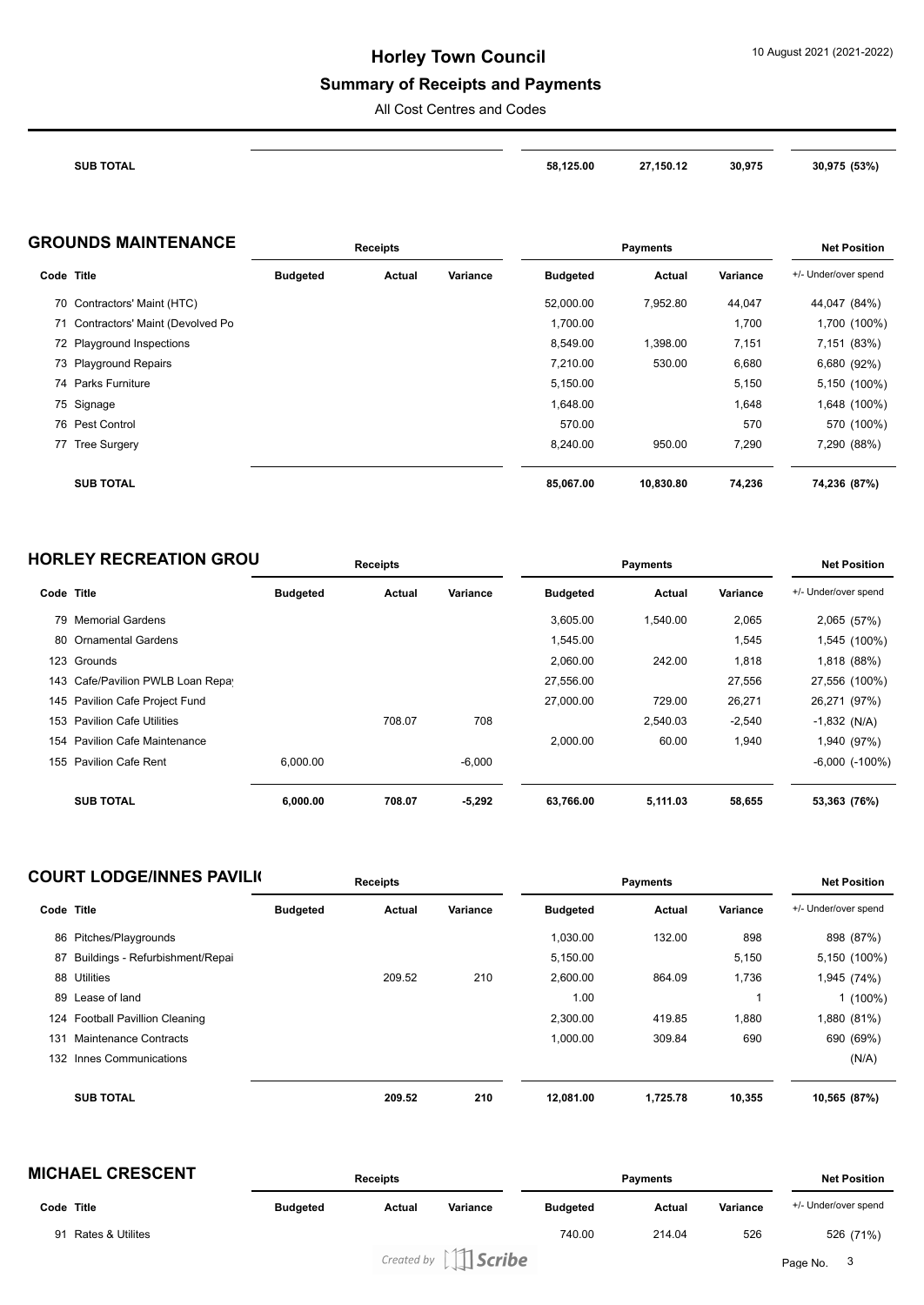#### **Summary of Receipts and Payments**

All Cost Centres and Codes

| 140 Scout Hut Demolition | <b>SUB TOTAL</b>          | 2,740.00 | 271.04 | 2,469  | 2,469 (90%)          |
|--------------------------|---------------------------|----------|--------|--------|----------------------|
|                          | 121 Buildings and Grounds | 2,000.00 | 57.00  | 943, ا | 1,943 (97%)<br>(N/A) |

### **EMLYN MEADOWS Receipts Payments Net Position**

|                  |                 | .      |          | .               |        |          | .                    |
|------------------|-----------------|--------|----------|-----------------|--------|----------|----------------------|
| Code Title       | <b>Budgeted</b> | Actual | Variance | <b>Budgeted</b> | Actual | Variance | +/- Under/over spend |
| 95 Grounds       |                 |        |          | 500.00          | 57.00  | 443      | 443 (88%)            |
| <b>SUB TOTAL</b> |                 |        |          | 500.00          | 57.00  | 443      | 443 (88%)            |

| <b>ALLOTMENTS</b> |                          | <b>Receipts</b> |        |          | <b>Payments</b> |          |          | <b>Net Position</b>  |  |
|-------------------|--------------------------|-----------------|--------|----------|-----------------|----------|----------|----------------------|--|
| Code Title        |                          | <b>Budgeted</b> | Actual | Variance | <b>Budgeted</b> | Actual   | Variance | +/- Under/over spend |  |
|                   | 96 Langshott Maintenance |                 |        |          | 2,600.00        | 1.662.90 | 937      | 937 (36%)            |  |
|                   | 97 Church Rd Maintenance |                 |        |          | 1,850.00        |          | 1,850    | 1,850 (100%)         |  |
|                   | 98 Church Rd Utilities   |                 |        |          | 520.00          |          | 520      | 520 (100%)           |  |
|                   | 99 Langshott Utilities   |                 |        |          | 920.00          |          | 920      | 920 (100%)           |  |
|                   | <b>SUB TOTAL</b>         |                 |        |          | 5,890.00        | 1,662.90 | 4,227    | 4,227 (71%)          |  |

|            | <b>TOWN CENTRE</b>            |                 | <b>Receipts</b> |          |                 | <b>Payments</b> |          | <b>Net Position</b>  |
|------------|-------------------------------|-----------------|-----------------|----------|-----------------|-----------------|----------|----------------------|
| Code Title |                               | <b>Budgeted</b> | Actual          | Variance | <b>Budgeted</b> | Actual          | Variance | +/- Under/over spend |
|            | 100 Baskets and planting      | 500.00          |                 | $-500$   | 8.755.00        |                 | 8,755    | 8,255 (89%)          |
| 101        | Horley/South & SE in Bloom    |                 |                 |          | 1,600.00        |                 | 1,600    | (100%) 600,          |
|            | 102 Christmas                 |                 |                 |          | 1,957.00        |                 | 1,957    | ,957 (100%)          |
|            | 150 Defibrillator maintenance |                 |                 |          |                 |                 |          | (N/A)                |
|            | 152 Commercial Hub Support    |                 |                 |          | 5.000.00        |                 | 5,000    | 5,000 (100%)         |
|            | <b>SUB TOTAL</b>              | 500.00          |                 | -500     | 17,312.00       |                 | 17,312   | 16,812 (94%)         |

| <b>SECURITY</b> |                                | <b>Receipts</b> |        |          | <b>Payments</b> |          |          | <b>Net Position</b>  |  |
|-----------------|--------------------------------|-----------------|--------|----------|-----------------|----------|----------|----------------------|--|
|                 | Code Title                     | <b>Budgeted</b> | Actual | Variance | <b>Budgeted</b> | Actual   | Variance | +/- Under/over spend |  |
|                 | 105 Security Patrols           |                 |        |          | 5,665.00        | .928.49  | 3,737    | 3,737 (65%)          |  |
|                 | 106 CCTV Installation          |                 |        |          | 2,000.00        |          | 2,000    | 2,000 (100%)         |  |
| 107             | <b>CCTV Maintenance</b>        |                 |        |          | 3,500.00        |          | 3,500    | 3,500 (100%)         |  |
|                 | 108 CCTV Broadband Connections |                 |        |          | 2,000.00        | 381.36   | 1,619    | 1,619 (80%)          |  |
| 147             | Alarm Maintenance              |                 |        |          |                 | 75.00    | $-75$    | $-75$ (N/A)          |  |
|                 | <b>SUB TOTAL</b>               |                 |        |          | 13.165.00       | 2,384.85 | 10.780   | 10,780 (81%)         |  |